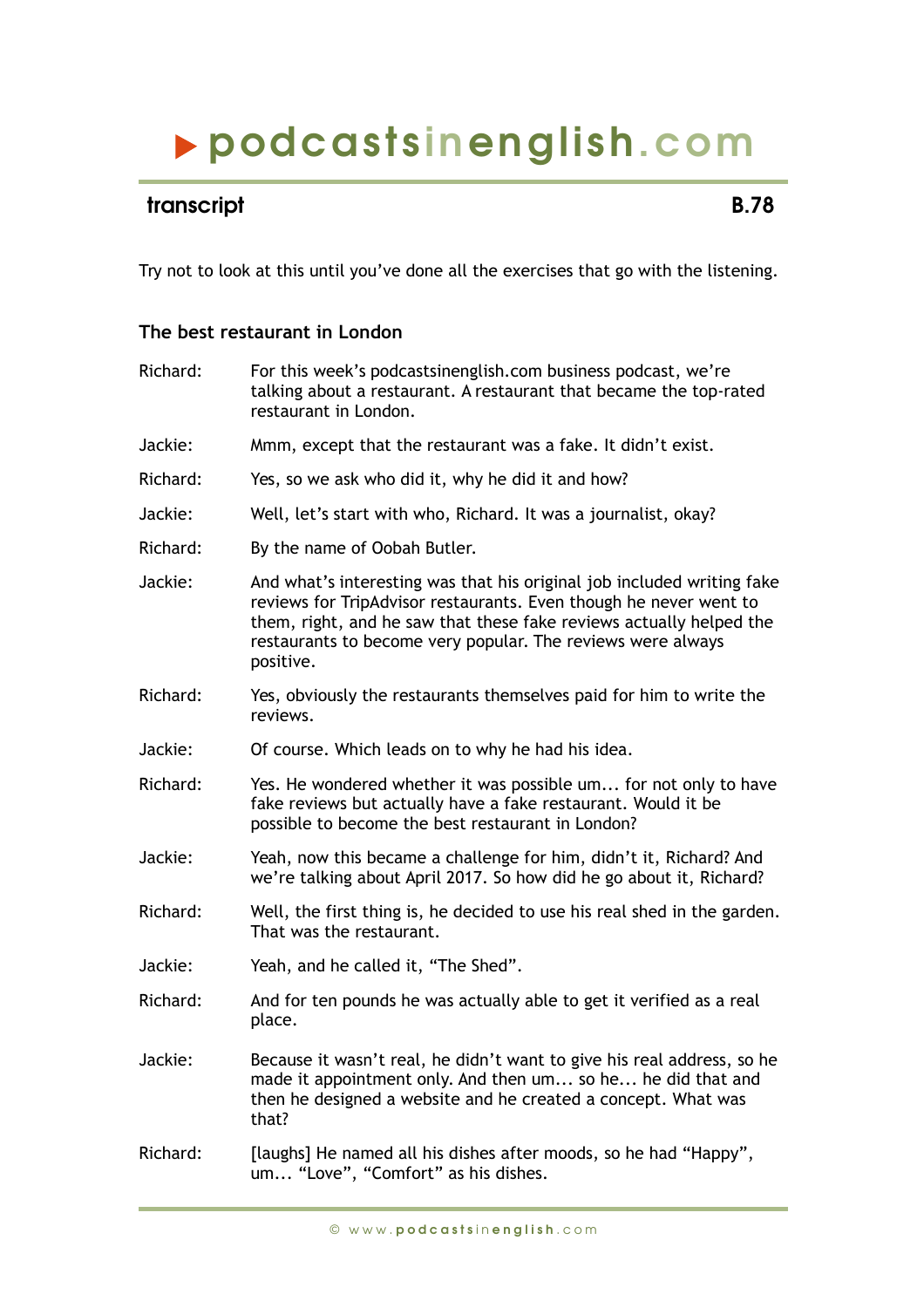# podcasts inenglish.com

Jackie: Yeah, so "Comfort" for me would be something like Shepherd's pie. Richard: [laughs] Yes. And he also took some photos of the dishes. Jackie: Yes, those arty, soft focus, close up photos of... of food, that is very popular nowadays. Richard: But they were all fake as well. Jackie: Yeah, he didn't even use real ingredients, right, he used shaving cream instead of cream. Richard: Shaving cream, yes. And paint, he painted his things to look attractive. Jackie: Yeah, so he had a name, had a logo, and lots of great photos, so then he submits his restaurant to TripAdvisor. And? Richard: Well, it's approved and then it's put on their site for everyone to see. Jackie: He started out ranked at 18... number 18,149. But by the end of August he was at number 156, and by the winter, he's number 30. How did he do that, Richard? Richard: Well, obviously he has a history of writing fake reviews, he had lots of contacts, he got all his friends to write really great reviews for his non-existent restaurant and that soon got him shooting up the charts. Jackie: It all... it was all about the reviews. All the reviews were fantastic and it made all the difference. Richard: And of course he couldn't have any bad reviews because no real people went to the restaurant at all. Jackie: Exactly. And then on the  $1<sup>st</sup>$  November, the same year, just six months after listing the Shed online, he gets an email from TripAdvisor. He's worried, isn't he? Richard: Yes, he thinks they've rumbled him. Jackie: Yeah Richard: But in actual fact it's to tell him that he's London's top-rated restaurant. Jackie: A restaurant that doesn't exist, he's told, is currently the highest ranked in one of the world's biggest cities on perhaps the Internet's most trusted review site. Number one, Richard. I mean that is just incredible. Now he stayed there for two weeks, but of course now that the page has been deleted everybody realises it was a fake.